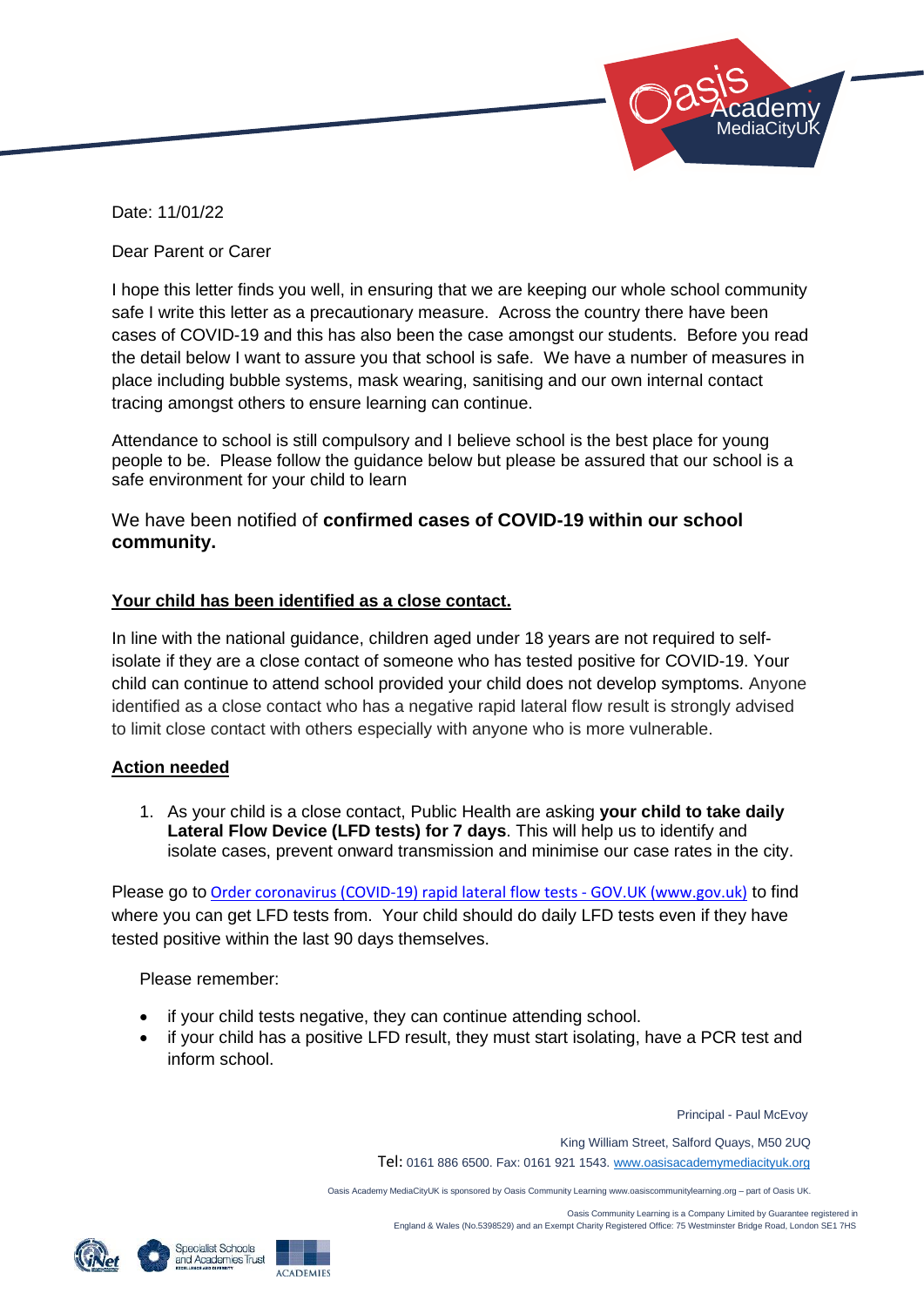

if they develop COVID symptoms, they must start isolating and book a PCR test. It is important that people with COVID symptoms do not rely on a negative LFD test and they should have a PCR test. If your child develops symptoms of COVID-19, they must not come to school and should remain at home.

### **Exemptions to close contact testing:**

The groups exempt from this advice are:

- Children 4 and under.
- Children who attend SEND schools, if they are unable to test please let school know if someone tests positive in your household

# • **Routine LFD asymptomatic testing**

We strongly encourage parents to support their children to test at home **twice a week** and to register their results, even when negative. This important testing helps to pick up the infection early, preventing further spread, keeping families, friends and schools protected from COVID.

# **If a PCR test or lateral flow test is positive, they must isolate for 10 days.**

# **Face Coverings**

Pupils attending a Salford high school or further education should be wearing a face covering in all communal areas, corridors and classrooms.

# **What to do if your child develops symptoms of COVID-19**

If your child develops symptoms of COVID-19, they must isolate and you should arrange a test for your child via<https://www.gov.uk/guidance/coronavirus-covid-19-getting-tested> or by calling **119**.

- If the test result is positive, your child will be required to self-isolate for a period of 10 days from the day that their symptoms started. Please inform us if your child has a positive test result.
- If your child's test result is negative, they can continue with their normal activities if they are well enough to do so.

Principal - Paul McEvoy

King William Street, Salford Quays, M50 2UQ

Tel: 0161 886 6500. Fax: 0161 921 1543[. www.oasisacademymediacityuk.org](http://www.oasisacademymediacityuk.org/)

Oasis Academy MediaCityUK is sponsored by Oasis Community Learning www.oasiscommunitylearning.org – part of Oasis UK.

 Oasis Community Learning is a Company Limited by Guarantee registered in England & Wales (No.5398529) and an Exempt Charity Registered Office: 75 Westminster Bridge Road, London SE1 7HS





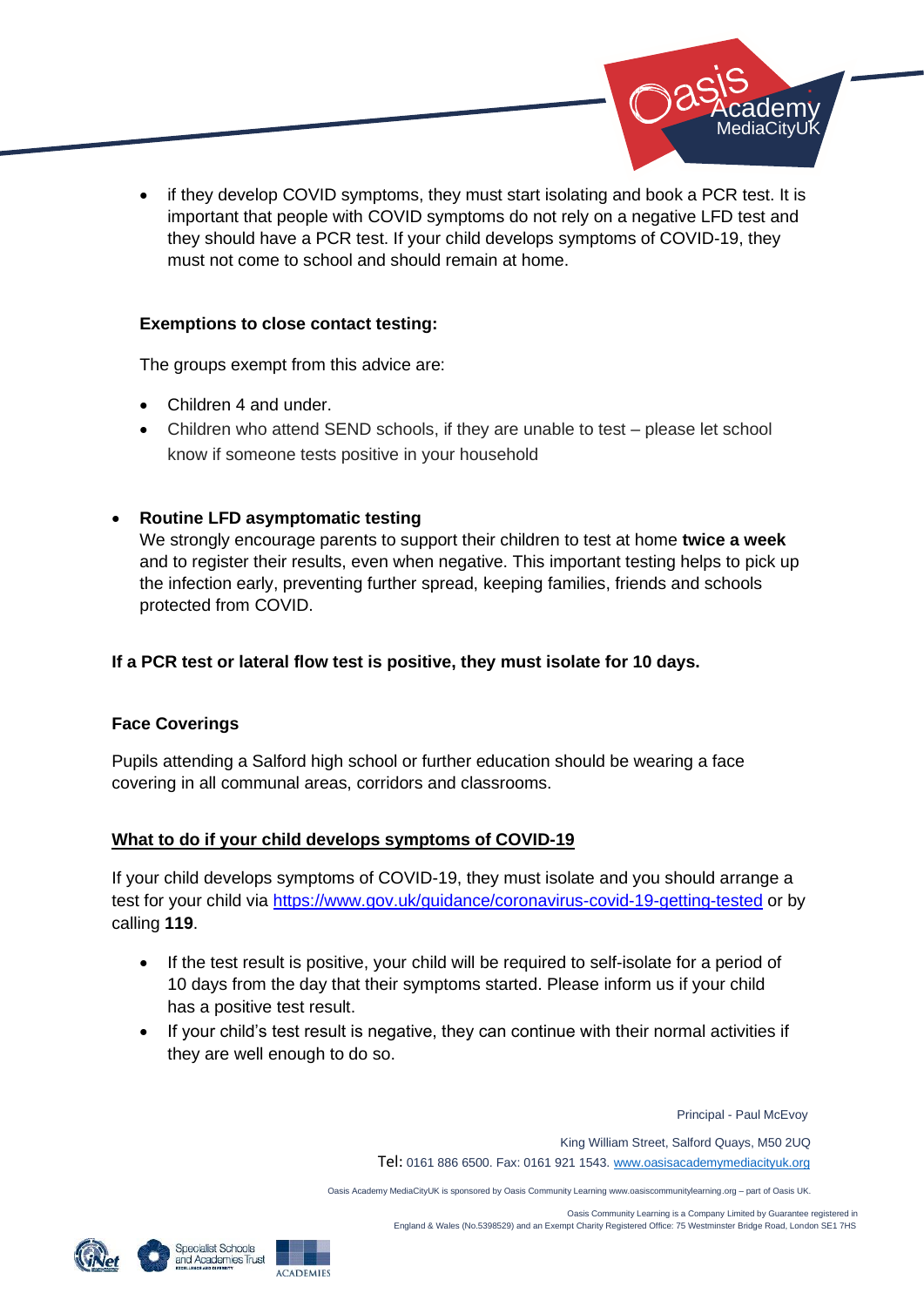

Your child may be able to end their self-isolation period before the end of the 10 full days. They can take an LFD test from 6 days after the day their symptoms started (or the day your test was taken if you did not have symptoms), and another LFD test on the following day. The second LFD test should be taken at least 24 hours later. If both these test results are negative, and they do not have a high temperature, they may end your self-isolation after the second negative test result.

Please visit the link to Public Health England's guidance for households with possible COVID-19 infections: [https://www.gov.uk/government/publications/covid-19-stay-at-home](https://www.gov.uk/government/publications/covid-19-stay-at-home-guidance/stay-at-home-guidance-for-households-with-possible-coronavirus-covid-19-infection)[guidance/stay-at-home-guidance-for-households-with-possible-coronavirus-covid-19](https://www.gov.uk/government/publications/covid-19-stay-at-home-guidance/stay-at-home-guidance-for-households-with-possible-coronavirus-covid-19-infection) [infection](https://www.gov.uk/government/publications/covid-19-stay-at-home-guidance/stay-at-home-guidance-for-households-with-possible-coronavirus-covid-19-infection)

Public Health:

- 1. Are **still advising immediate isolation** to anyone who is suffering three **classical symptoms**, namely: new continuous cough; a high temperature (fever); or a loss of or change in normal sense of taste or smell, or have a positive test result
- 2. Are advising, Children who are unwell with any of the symptoms below are **not expected to isolate immediately** but we would advise that they go for a test to rule out COVID-19.

The non-classical symptoms associated with the virus can include:

- Vomiting/nausea/off your food
- Diarrhoea
- Sleeping more than usual/extreme tiredness
- Listless/restless/agitated
- Shortness of breath
- Feeling cold
- Headache
- Severe body aches
- Sore throat
- Congested or runny nose
- Skin rash
- Complaining of anything that is not feeling themselves.
- 3. To book a PCR test please visit [www.gov.uk/get-coronavirus-test](http://www.gov.uk/get-coronavirus-test) and, when prompted, click the box **'I've been told to get a test by my local council, health protection team or healthcare professional'** option

# **Test and Trace Support Payments**

If a person is asked to self-isolate by NHS Test and Trace and is on a low income, unable to work from home and will lose income as a result, they may be entitled to a payment of £500 from their local authority under the Test and Trace Support Payment scheme. This now applies to parents/ carers who cannot work from home and will lose income by self-isolating or staying at home to care for the child.

Principal - Paul McEvoy

King William Street, Salford Quays, M50 2UQ

Tel: 0161 886 6500. Fax: 0161 921 1543[. www.oasisacademymediacityuk.org](http://www.oasisacademymediacityuk.org/)

Oasis Academy MediaCityUK is sponsored by Oasis Community Learning www.oasiscommunitylearning.org – part of Oasis UK.

 Oasis Community Learning is a Company Limited by Guarantee registered in England & Wales (No.5398529) and an Exempt Charity Registered Office: 75 Westminster Bridge Road, London SE1 7HS

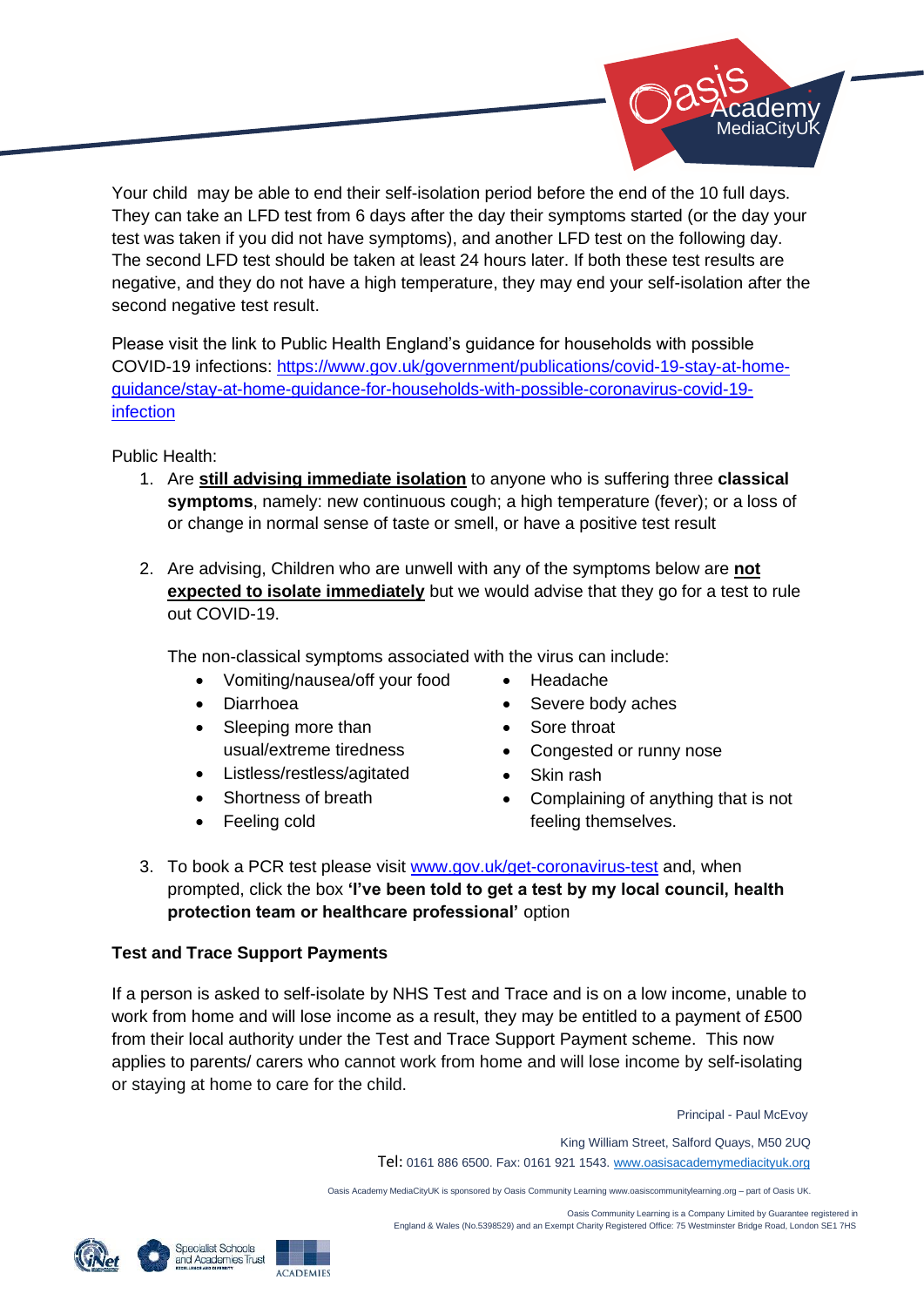

Further details are available via: [https://www.salford.gov.uk/benefits/test-and-trace-support](https://www.salford.gov.uk/benefits/test-and-trace-support-payments/my-child-is-having-to-isolate/)[payments/my-child-is-having-to-isolate/](https://www.salford.gov.uk/benefits/test-and-trace-support-payments/my-child-is-having-to-isolate/)

Please remember, although COVID-19 is circulating in the community, usual childhood illnesses are too; and it is important that these are not missed. Please contact your GP or NHS111 if you are worried; or call 999 if seriously unwell.

If you have any questions or concerns please refer to the government website; or call The Spirit of Salford Helpline on 0800 952 1000 Further information is included in the information sheet below.

Best wishes

Mr P McEvoy

Principal

Principal - Paul McEvoy

King William Street, Salford Quays, M50 2UQ

Tel: 0161 886 6500. Fax: 0161 921 1543[. www.oasisacademymediacityuk.org](http://www.oasisacademymediacityuk.org/)

Oasis Academy MediaCityUK is sponsored by Oasis Community Learning www.oasiscommunitylearning.org – part of Oasis UK.

 Oasis Community Learning is a Company Limited by Guarantee registered in England & Wales (No.5398529) and an Exempt Charity Registered Office: 75 Westminster Bridge Road, London SE1 7HS





**ACADEMIES**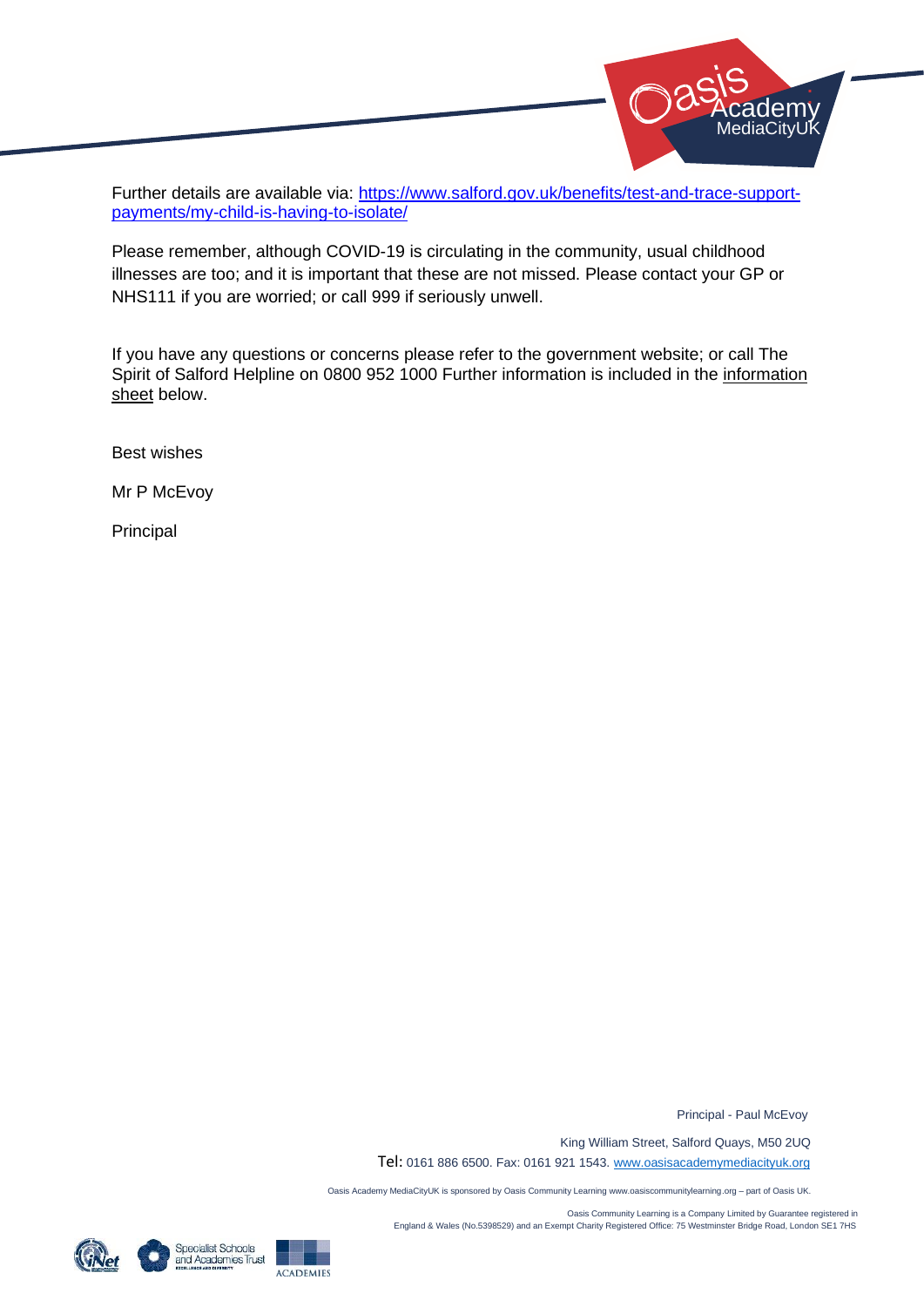

### **Information sheet**

If you think that someone in your household has come in contact with a confirmed case or you need help or advice about self-isolation, please call the Spirit of Salford helpline on **0800 952 1000.** 

#### Public Health Advice on symptoms

If anyone in your household becomes unwell with one of the symptoms of Coronavirus (COVID-19) please isolate them immediately and book a test by ringing **119** or go to [https://www.nhs.uk/conditions/coronavirus-covid-19/testing-and-tracing/get-a-test-to-check](https://www.nhs.uk/conditions/coronavirus-covid-19/testing-and-tracing/get-a-test-to-check-if-you-have-coronavirus/)[if-you-have-coronavirus/](https://www.nhs.uk/conditions/coronavirus-covid-19/testing-and-tracing/get-a-test-to-check-if-you-have-coronavirus/)

### **Symptoms of coronavirus (COVID-19) are recent onset of any of the following:**

A new continuous cough

A high temperature (fever)

A loss of, or change in, your normal sense of taste or smell (anosmia)

### **There are also other non-classical symptoms that can be associated with the virus.**

Information about COVID-19 symptoms and management of the virus can be found here, [www.nhs.uk/conditions/coronavirus-covid-19/](http://www.nhs.uk/conditions/coronavirus-covid-19/)

### **How to stop COVID-19 spreading**

There are things you can do to help reduce the risk of you and anyone you live with getting ill with COVID-19

- wash your hands with soap and water often do this for at least 20 seconds
- use hand sanitiser gel if soap and water are not available
- wash your hands as soon as you get home
- cover your mouth and nose with a tissue or your sleeve (not your hands) when you cough or sneeze

Principal - Paul McEvoy

King William Street, Salford Quays, M50 2UQ

Tel: 0161 886 6500. Fax: 0161 921 1543[. www.oasisacademymediacityuk.org](http://www.oasisacademymediacityuk.org/)

Oasis Academy MediaCityUK is sponsored by Oasis Community Learning www.oasiscommunitylearning.org – part of Oasis UK.

Oasis Community Learning is a Company Limited by Guarantee registered in





England & Wales (No.5398529) and an Exempt Charity Registered Office: 75 Westminster Bridge Road, London SE1 7HS